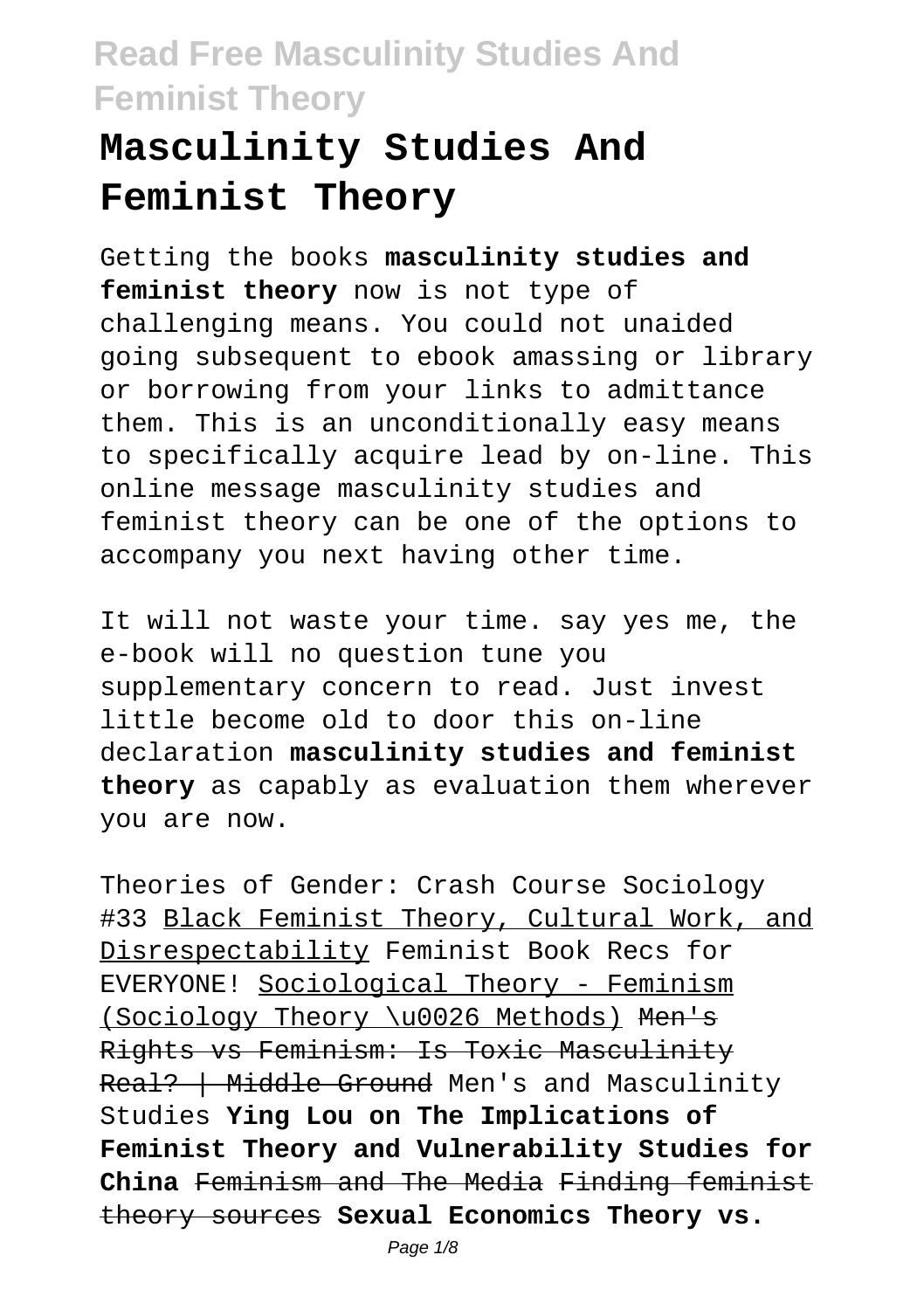**Feminist Theory | MGTOW, INCEL, \u0026 Science Jordan Peterson on Women's Studies (from Joe Rogan Experience #877) Judith Butler's Gender Trouble Feminist Media Studies Theory Explained!** Judith Butler: Your Behavior Creates Your Gender | Big Think Emma Watson's speech on gender equality

\"Mindblower of Mindblowers\" with Lawrence Krauss

Jordan Peterson discusses whether men and women can ever be equal

The Difference Between Radical Feminism and PatriarchyHow Discourse Creates Homosexuality

Robert Jensen talks on gender identity - Feminism and MasculinityKorenman Lecture: Feminism as Traveling Theory Present conceptions of feminism Currie Lecture 2002 | Janet Halley, A Map of Feminist \u0026 Queer Theories of Sexuality \u0026 Sexual Req... \"The End of Sexuality: Feminist Theory, Body Talk and the Biological Conundrum\" with Anne Berger International Relations – Feminism and International Relations (4/7) Thinking Gender 2010: Material Bodies and States of Feminism, Galloway Are men and women different? | Finn Mackay, Angela Eagle, Patricia MacCormack Masculinity Studies And Feminist Theory Masculinity Studies and Feminist Theory addresses central questions about the analysis and construction of masculinity in contemporary society. The volume examines the ways male privilege and power are constituted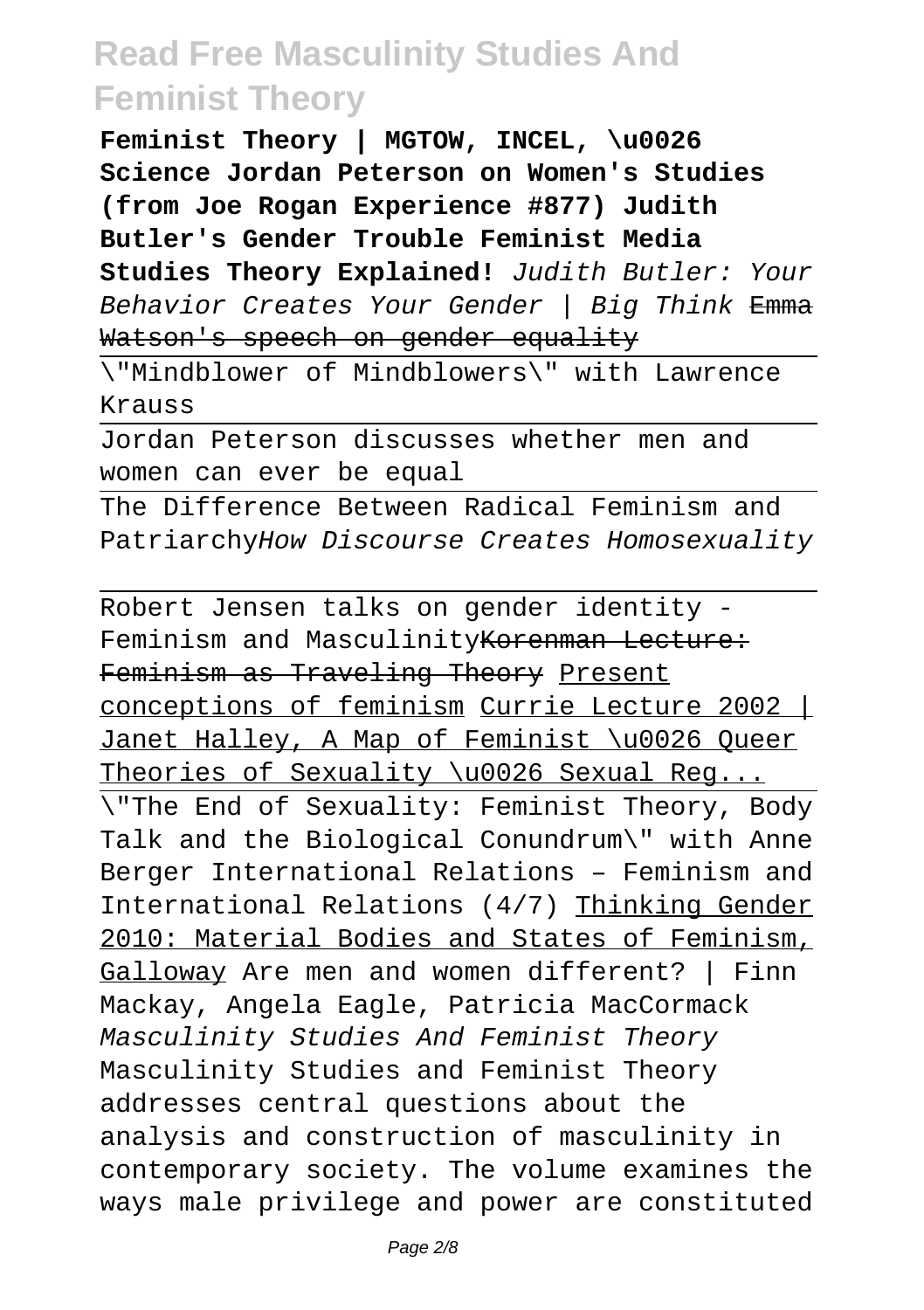and represented and explores the effect of such constructions on both men and women.

Amazon.com: Masculinity Studies and Feminist Theory ...

Masculinity Studies and Feminist Theory addresses central questions about the analysis and construction of masculinity in contemporary society. The volume examines the ways male privilege and power are constituted and represented and explores the effect of such constructions on both men and women.

Masculinity Studies and Feminist Theory | Columbia ...

Masculinity Studies and Feminist Theory addresses central questions about the analysis and construction of masculinity in contemporary society. The volume examines the ways male privilege and power are constituted and represented and explores the effect of such constructions on both men and women.

Masculinity Studies and Feminist Theory / Edition 1 by ...

Masculinity Studies and Feminist Theory addresses central questions about the analysis and construction of masculinity in contemporary society. The volume examines the ways male privilege and power are constituted and represented and explores the effect of such constructions on both men and women.

Amazon.com: Masculinity Studies and Feminist Page 3/8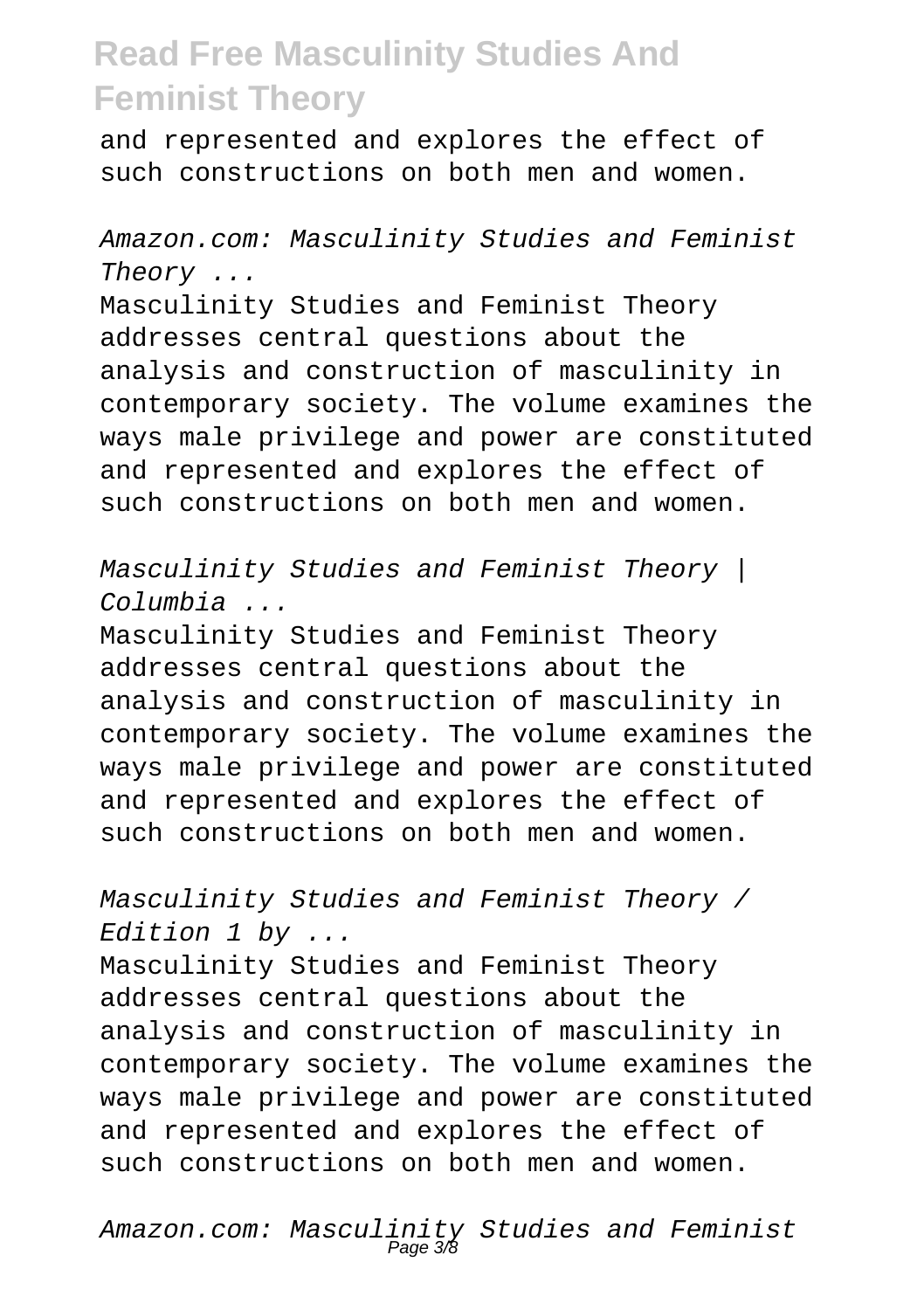Theory: New ...

Masculinity Studies and Feminist Theory addresses central questions about the analysis and construction of masculinity in contemporary society. The volume examines the ways male privilege and power...

Masculinity Studies and Feminist Theory - Google Books

In many ways, Masculinity Studies and Feminist Theory explores the insights of three decades of feminist theory on the construction of masculinities. This project is politically important because it demonstrates that, although it is not selfevident, masculinity studies is a significant outgrowth of feminist studies and an ally to its older sister in a complex and constantly shifting relationship.

Masculinity Studies & Feminist Theory: New Directions ...

Robinson (2003) maintains similar concerns, including the lack of attention given to questions of difference commonly found in feminist thought and methodology, the institutionalization of MMS as potentially directing resources away from gender and sexuality studies, token references to feminism that lack critical engagement with feminist theory and methodology, the homogenization of feminist work and theory more broadly, and the lack of attribution to individual feminist writers. Page 4/8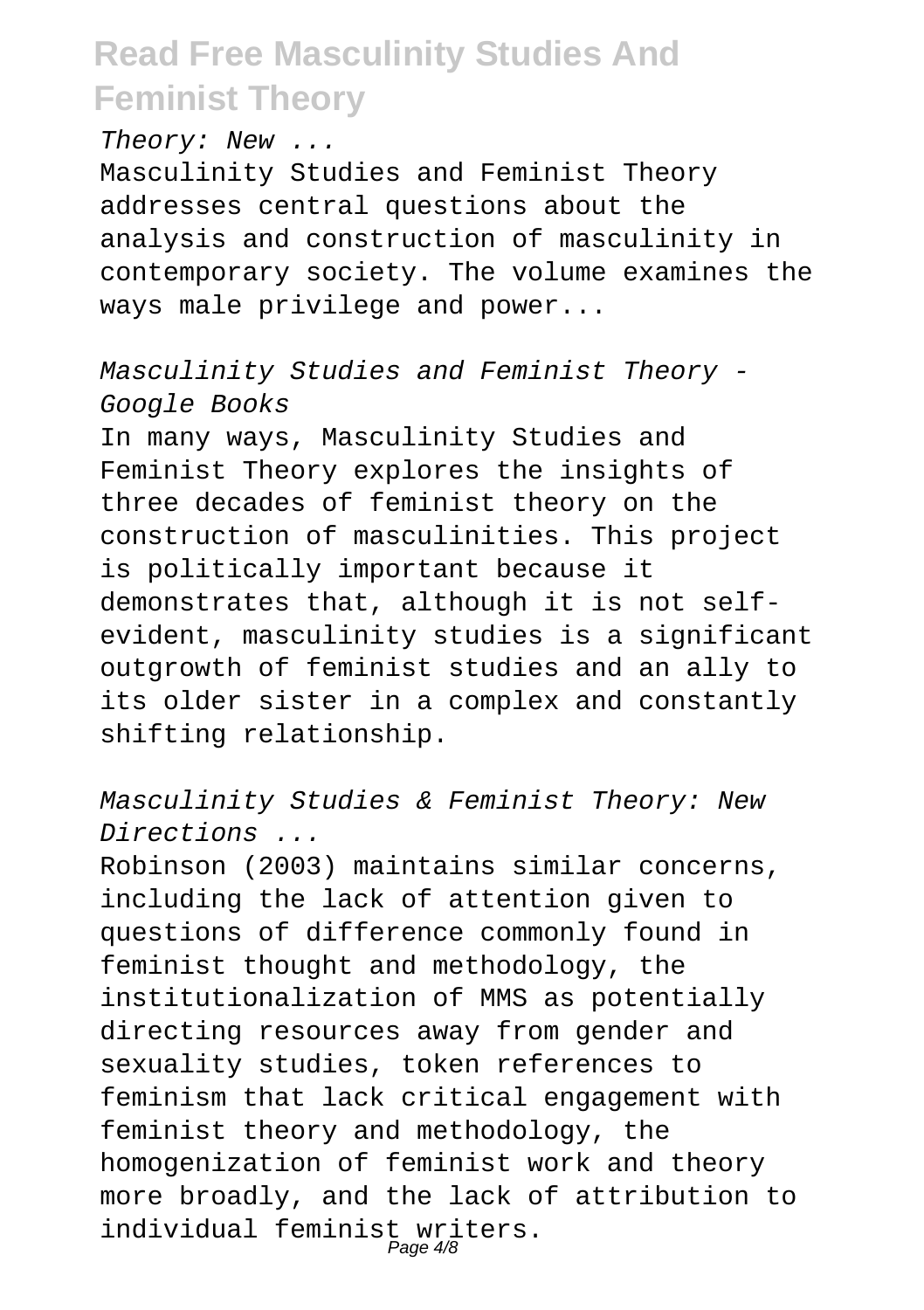Rethinking Masculinity Studies: Feminism, Masculinity, and ... However, the examination of men and masculinity has always been present in feminist theory (Hanmer, 1990;Robinson, 2003), and feminist scholars feel strongly that the study of masculinity would ...

(PDF) Men, masculinities, and feminist theory Drawing from feminist accounts of agency and emotional reflexivity, this article provides an overview of how categorical analyses have become embedded within the study of masculinity, and how they continue to paint masculinity as a static and fixed entity despite their attempts to theorize its fluid multiplicity.

Rethinking Masculinity Studies: Feminism, Masculinity, and ...

Halberstam does not call out any particular scholars, but gestures towards the growing field, critiquing its neglect of female masculinity and also its handling of race. As already suggested, the emergence of masculinity studies through a gender theory paradigm had ties necessarily to feminism and women's studies.

Masculinity Studies | Literary Theory and Criticism Masculinity Studies and Feminist Theory addresses central questions about the Page 5/8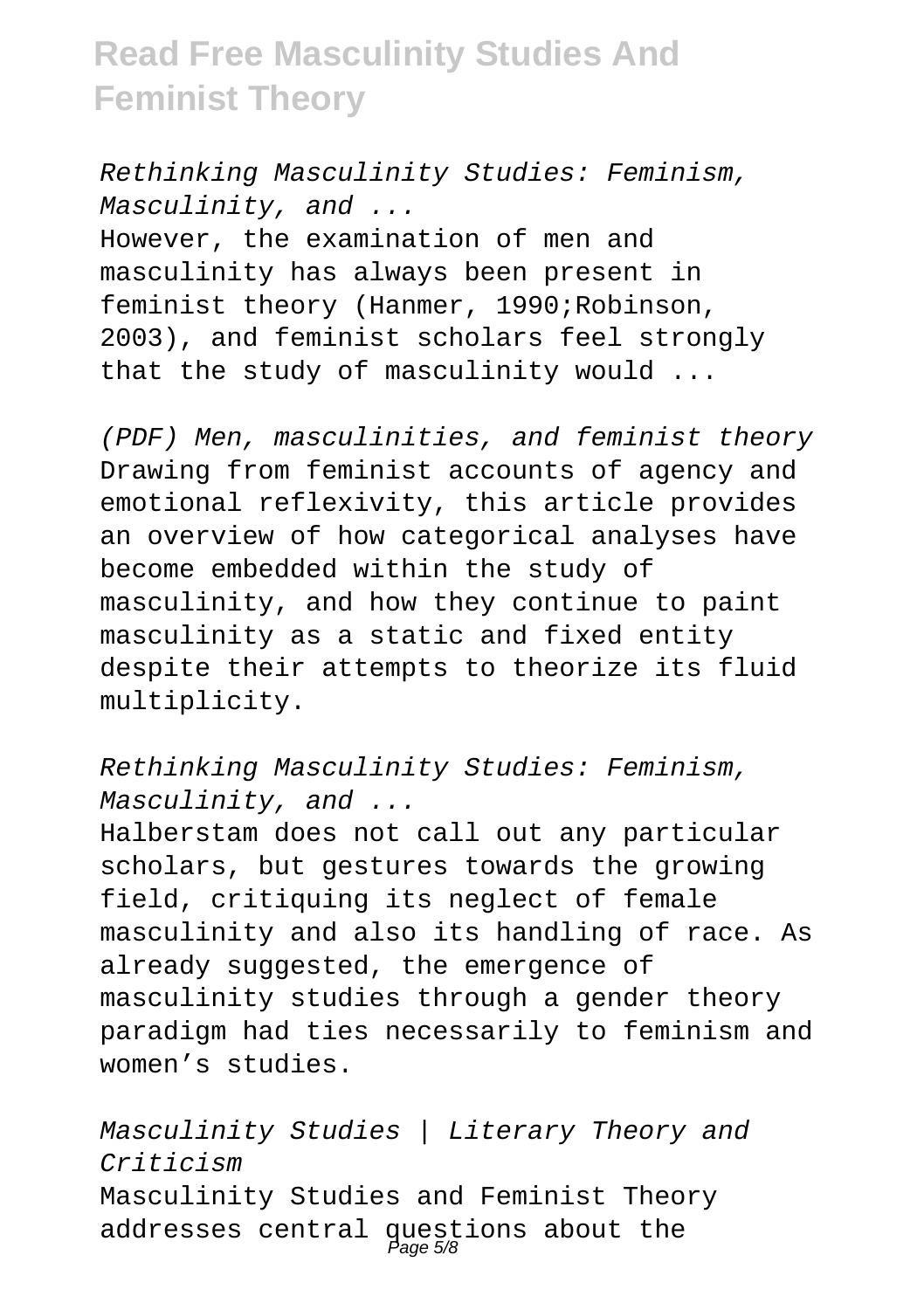analysis and construction of masculinity in contemporary society. The volume examines the ways male privilege and power...

Masculinity Studies & Feminist Theory: New Directions ...

Looking particularly at literature, film, and classroom practices, Masculinity Studies and Feminist Theory links the analysis of masculinities with feminism's ethical and political agenda for the future.

Masculinity Studies and Feminist Theory: New Directions ...

Masculinity Studies and Feminist Theory addresses central questions about the analysis and construction of masculinity in contemporary society. The volume examines the ways male privilege and power are constituted and represented and explores the effect of such constructions on both men and women.

Masculinity Studies and Feminist Theory | Judith Kegan ...

Gender symbols intertwined. The red (left) is the female Venus symbol. The blue (right) represents the male Mars symbol. Gender is the range of characteristics pertaining to, and differentiating between, masculinity and femininity. Depending on the context, these characteristics may include biological sex, sex-based social structures (i.e., gender roles), or gender identity. Most cultures use

...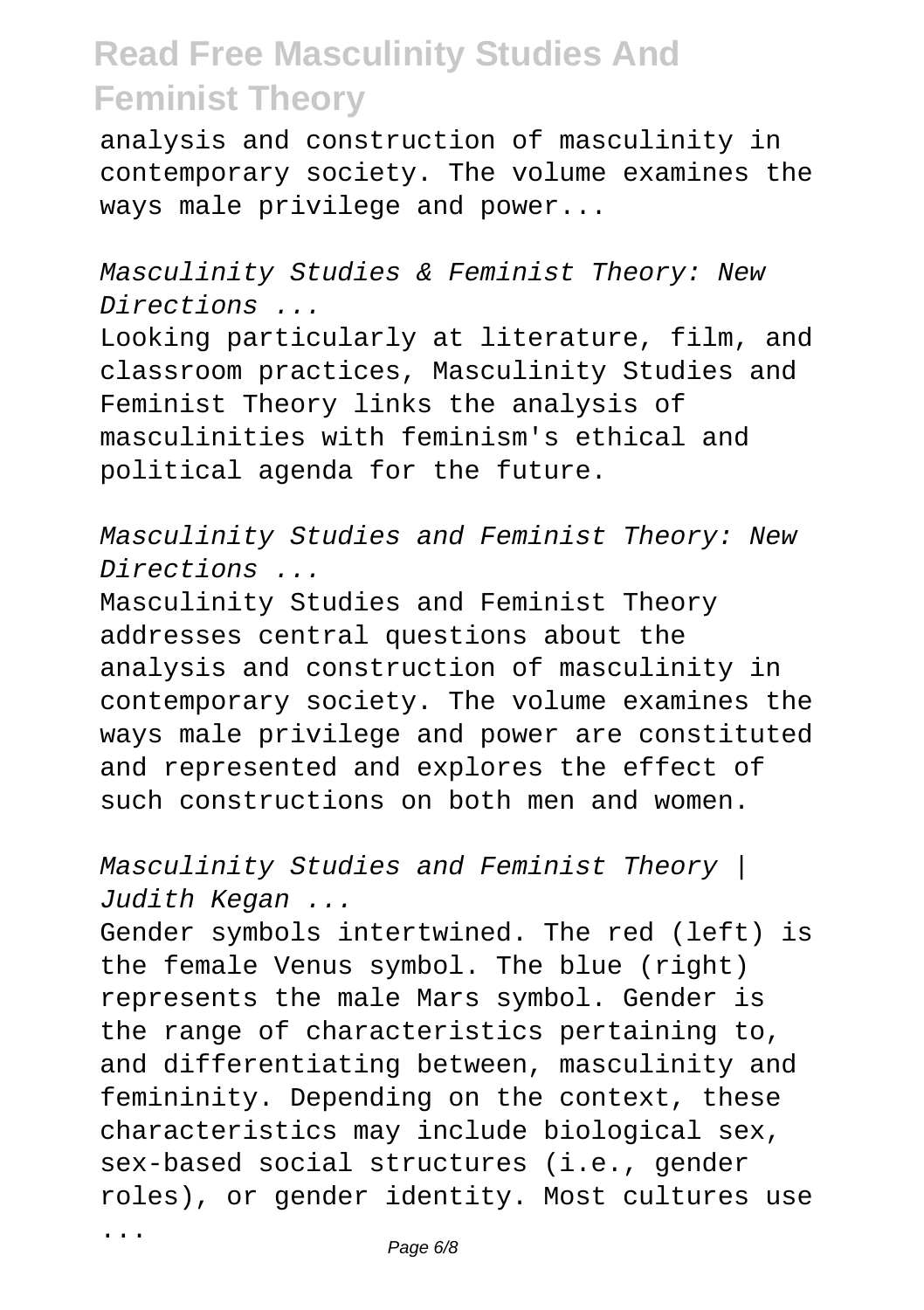Gender - Wikipedia

Feminist theory is the extension of feminism into theoretical, fictional, or philosophical discourse. It aims to understand the nature of gender inequality.It examines women's and men's social roles, experiences, interests, chores, and feminist politics in a variety of fields, such as anthropology and sociology, communication, media studies, psychoanalysis, home economics, literature ...

Feminist theory - Wikipedia Connell emphasizes that masculinity is constantly evolving, meaning the curriculum and research of this field will always change. Michael Kimmel, an American sociologist and feminist specializing in gender studies, has written about manhood in America. According to Kimmel, masculinity began to be defined and reaffirmed around 19th century America.

#### Men's studies - Wikipedia

The semiotic study of woman as image and the psychoanalytic study of the male gaze had a lasting impact not only in film studies, but also within the wider fields of visual culture and cultural studies. In the 1990s feminist film theory moved away from a binary understanding of sexual difference to multiple perspectives, hybrid identities, and possible spectatorships, which resulted in an increasing concern with questions of "race" Page 7/8